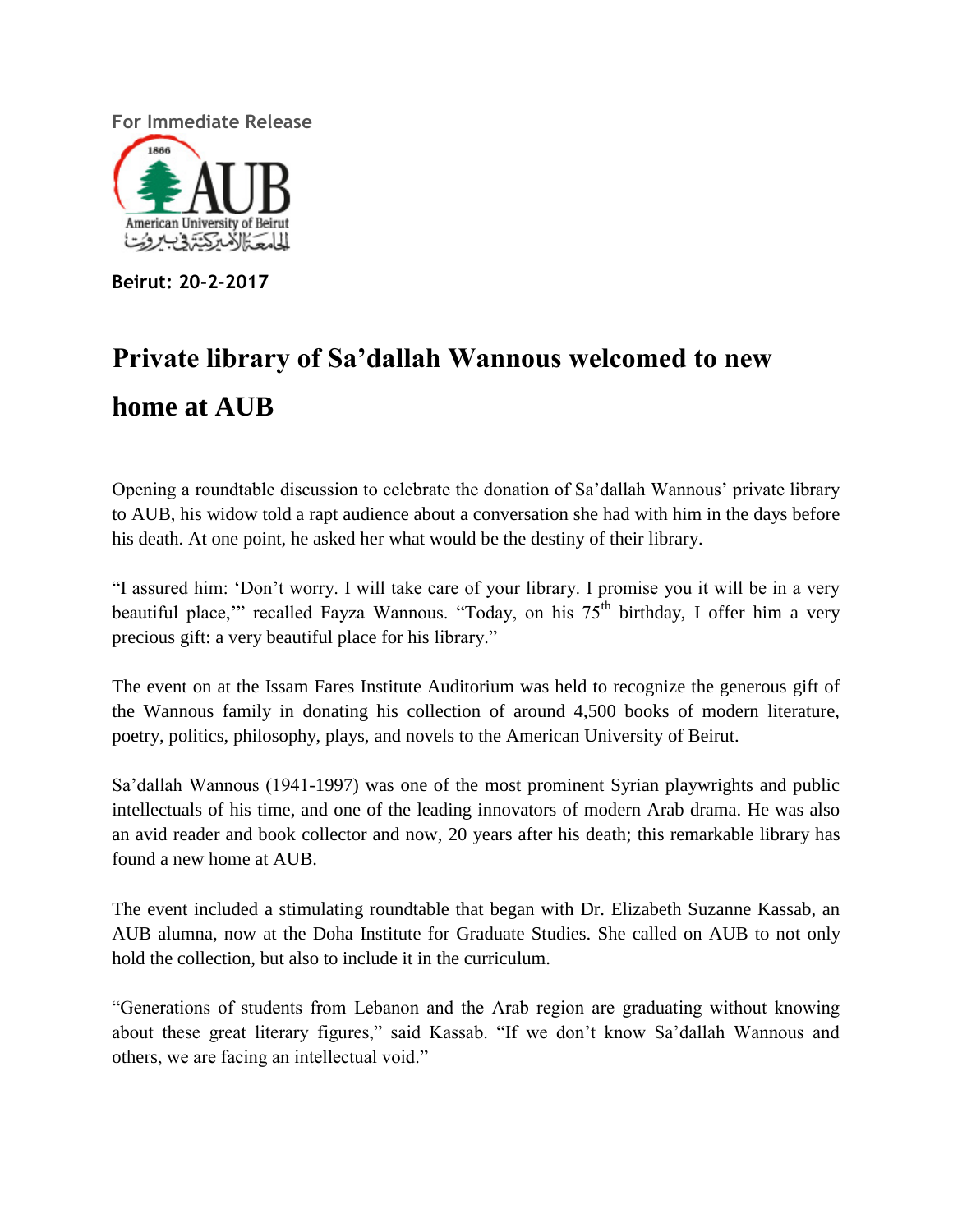Later, in the Q&A period, Dr. Bilal Orfali of the Department of Arabic and Near Eastern Languages assured everyone that these works would be incorporated in the curricula at AUB.

The second panelist was Farouk Mardam-Bey, a contemporary of Wannous and himself a writer and publisher. He spoke about the years that Sa'dallah lived and studied in Paris during the 1960s and 1970s, where he learned about Western theater: not to imitate it, but in order to make a new, unique Arab theater.

Following this was the former playwright's daughter, who spoke briefly but eloquently about her father and his devotion to books.

"We had no white walls in our home, only shelves filled with books," remarked Dima Wannous. Although these walls made her feel a bit claustrophobic, "these books made him breath better," she said.

## **Preserving our cultural heritage**

In her opening speech at the event, Dean of the Faculty of Arts and Sciences (FAS), Dr. Nadia El Cheikh, spoke about the critical importance of bringing collections such as the Wannous library to AUB.

"Given the plunder and destruction of our region's historical record and heritage, the intensification of collaborations between these various departments and units is essential today more than ever," said Dean El Cheikh, calling on the University Libraries and the departments of FAS, "to have a strategic role in collecting, preserving, and publicizing our regional intellectual heritage."

The University Libraries, where the Wannous library is currently being catalogued and will be held, was represented by Dr. Mariette Atallah Abdel-Hay, Head of the Collection Development and Acquisitions Department. She spoke about the important work being done by the Libraries in seeking out such collections in order to preserve the cultural and intellectual heritage of this region and to make them available to students, educators, and researchers.

Speaking on behalf of the AUB Theater Initiative, Professor Robert Myers described the extensive work that has been done at AUB to bring the plays of Wannous to new and wider audiences, both locally and internationally, and with the active participation of AUB students.

The event was organized by the Department of English, the Department of Arabic and Near Eastern Languages, the Center for Arab and Middle Eastern Studies, the Theater Initiative, and